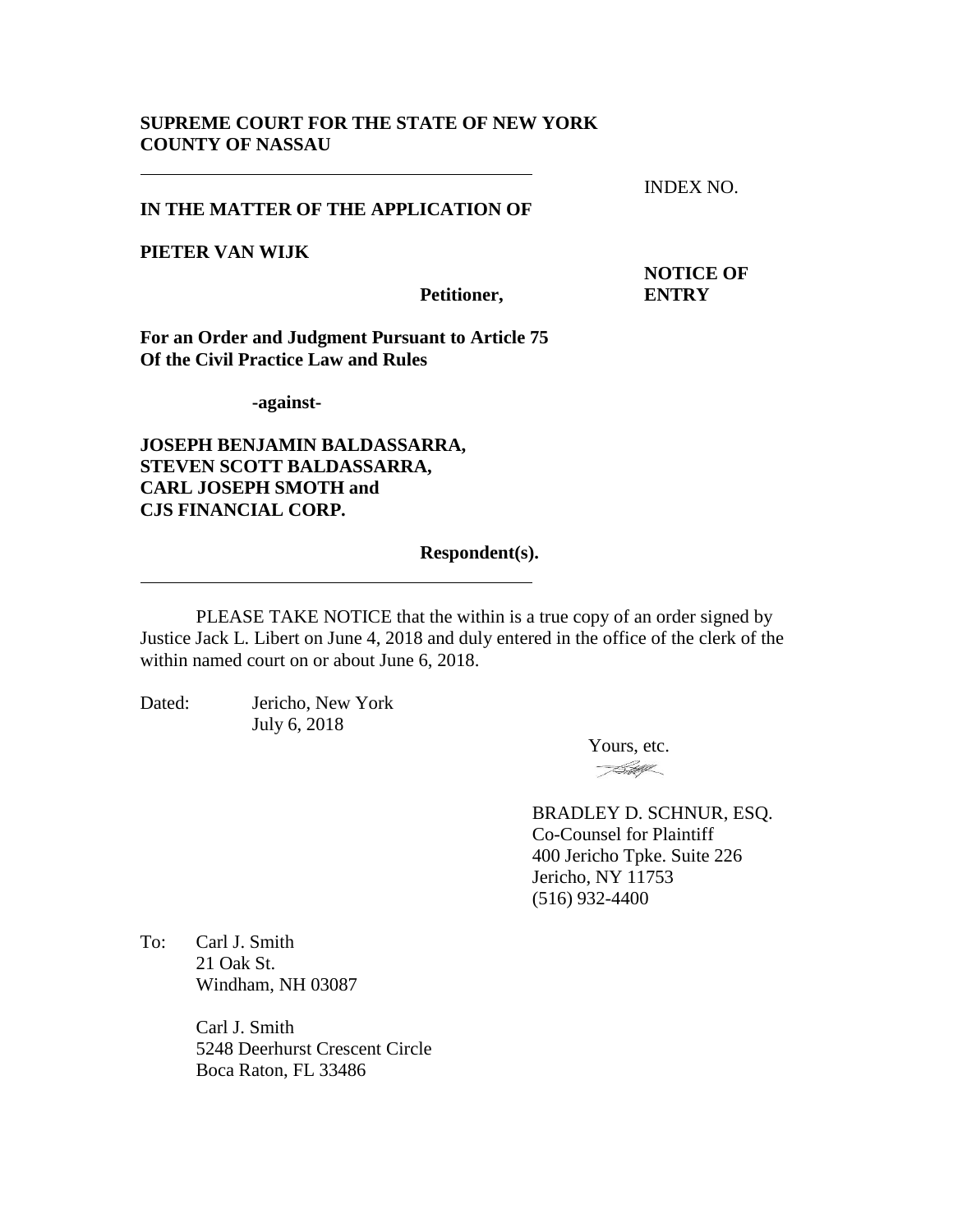Joseph Benjamin Baldassarra 5 Avens Hill Dr. Greer, SC 29651

Steven Scott Baldassarra 117 Modesto Lane Simpsonville, SC 29681

CJS Financial Corp. 2409 N. University Dr. Coral Springs, FL 33065

CJS Financial Corp. c/o Florida Secretary of State 2661 Executive Center Circle West Tallahassee, FL 32399

FINRA Dispute Resolution 165 Broadway New York, NY 10006 (via Electronic Mail – neprocessingcenter@finra.org)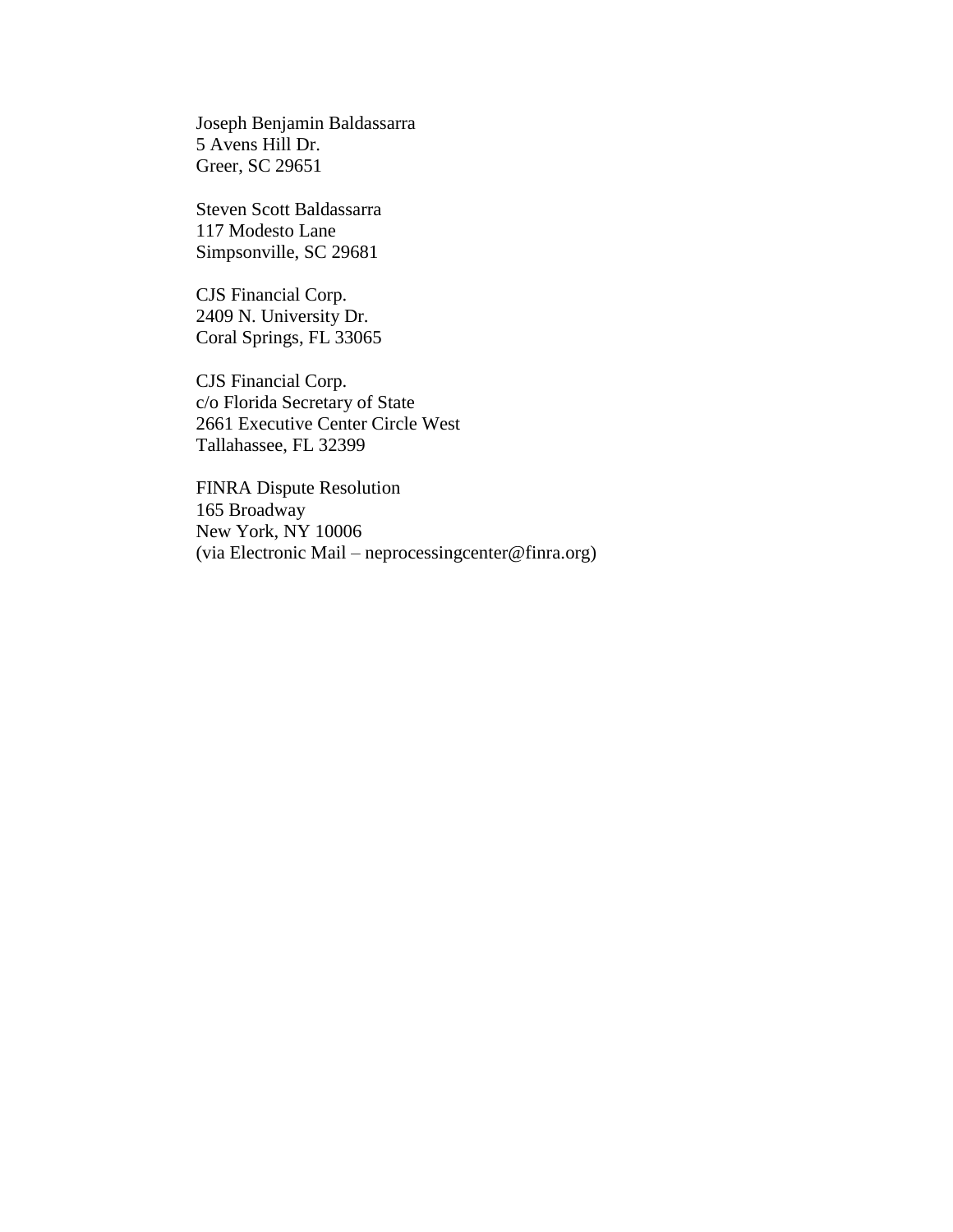# SUPREME COURT - STATE OF NEW YORK

### PRESENT: HON. JACK L. LIBERT,

Justice.

In the Matter of the Application of PIETER VAN WIJK,

Petitioner,

For an Order and Judgment Pursuant to Article 75 of the **Civil Practice Law and Rules** 

-against-

JOSEPH BENJAMIN BALDASSARRA, STEVEN SCOTT BALDASSARRA, CARL JOSEPH SMITH and CJS FINANCIAL CORP.,

Respondents.

**MOTION #01 INDEX # 600209/18 MOTION SUBMITTED: APRIL 11, 2018** 

**TRIAL PART 25 NASSAU COUNTY** 

**XXX** 

The following papers having been read on this motion:

Notice of Petition/Order to Show Cause.........1 **Cross Motion/Answering Affidavits................** 

Petitioner moves unopposed pursuant to Article 75 of the CPLR for a judgment: 1) vacating the Award dated December 22, 2017 in an arbitration before the Financial Industry Regulatory Authority ("FINRA"); 2) Remanding the matter to FINRA for a new hearing; or 3) modifying the award.

Petitioner resides in Germany. Respondent CJS Financial Corp. is a financial services company owned by respondents Smith and Baldassarra and is located in Florida. Petitioner filed a demand for a FINRA arbitration alleging violations by respondents of FINRA rules and securities laws. Following hearings conducted over four days, the Arbitrators rendered the following determination:

(a). Petitioner's claims are denied;

(b). Petitioner's request for attorneys' fees is denied;

(c). Petitioner is found liable and shall pay J. Baldassarra, S. Baldassarra, CJS Financial Corp., and Smith attorneys' fees in the amount of \$99,450.00. Attorneys' fees are awarded